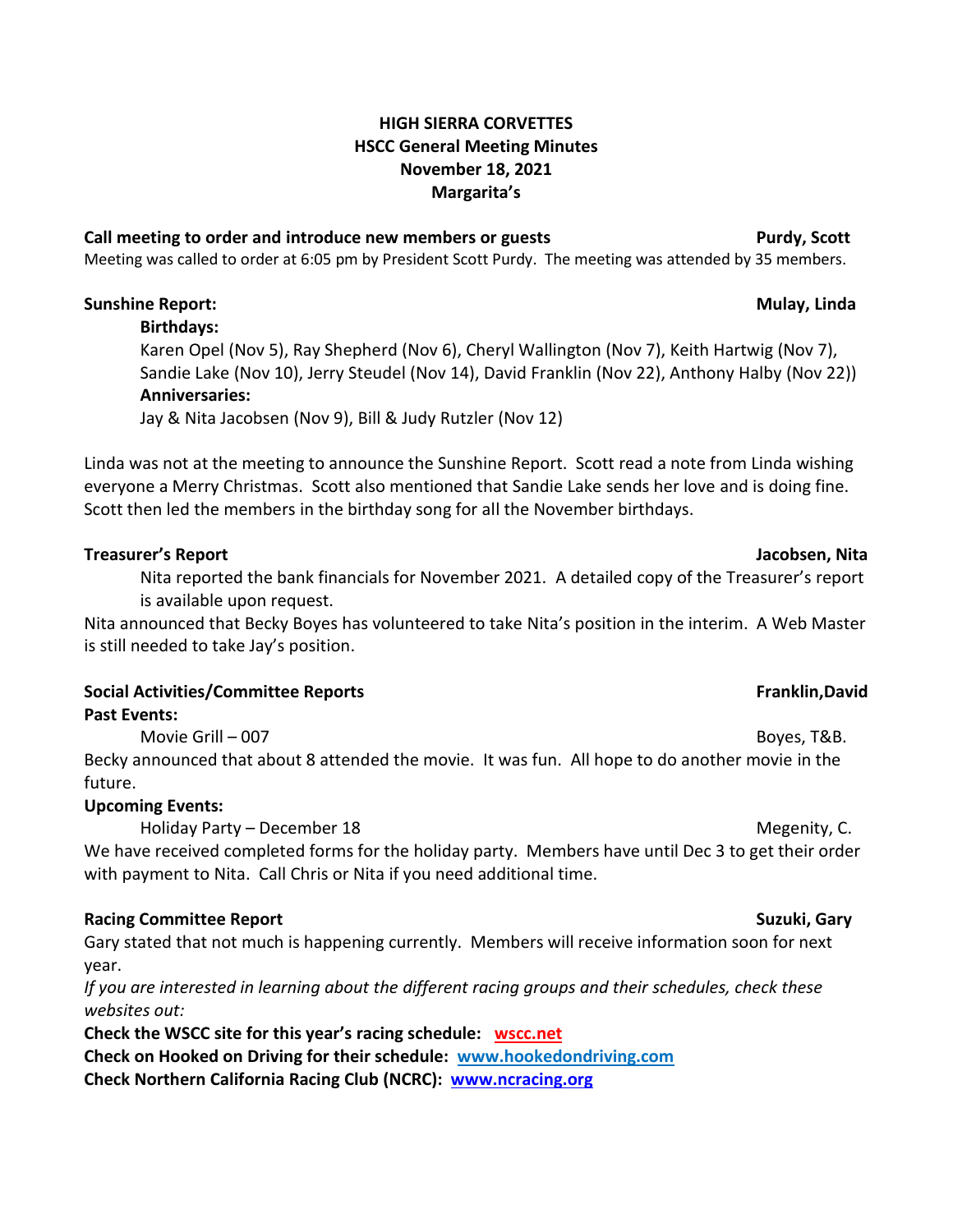| <b>Old Business</b>                                                                                                                                                                                                                                          | Purdy, Scott        |
|--------------------------------------------------------------------------------------------------------------------------------------------------------------------------------------------------------------------------------------------------------------|---------------------|
| Anniversary Trip - volunteers needed<br>Becky announced that Scott has volunteered to host upcoming planning meetings. Emails will be sent                                                                                                                   | Boyes, B.           |
| out for the first planning meeting.                                                                                                                                                                                                                          |                     |
| <b>New Business</b>                                                                                                                                                                                                                                          | <b>Purdy, Scott</b> |
| December Holiday Party                                                                                                                                                                                                                                       | Megenity, C.        |
| Cathy Shepherd announced that donations/toys is optional. December 4 at 10:00 am will be a toy run<br>for the Salvation Army. We will gather at the Mine Museum parking lot and gather at IHOP following<br>the toy drop off. Watch for further information. |                     |
| Pin with Logo                                                                                                                                                                                                                                                | Franklin, D.        |
| Debbie can order pins with our logo for approximately \$10.00 to \$15.00. Contact Debbie for more<br>information.                                                                                                                                            |                     |
| 2022 Event Planning                                                                                                                                                                                                                                          | Franklin, D.        |
| David used a White Board to capture ideas for 2022 activities. See the following:                                                                                                                                                                            |                     |
| January 15 - White Elephant Event                                                                                                                                                                                                                            | Shepherd, C.        |
| February 13 - Super Bowl Party                                                                                                                                                                                                                               | Beckwith, J.        |
| March - To be decided                                                                                                                                                                                                                                        |                     |
| April - Run to Folsom                                                                                                                                                                                                                                        | Murray, S           |
| May - Outdoor Movie Night                                                                                                                                                                                                                                    | Franklin, D.        |
| May - Sierra Nevada Brewery                                                                                                                                                                                                                                  | Boyes, B            |
| May 30 - Summer Kickoff                                                                                                                                                                                                                                      | Beckwith, J.        |
| June - Allegheny Run                                                                                                                                                                                                                                         | Johnson, S.         |
| June - Dash n Dine                                                                                                                                                                                                                                           | Wallington, C.      |
| July $4 - 4$ <sup>th</sup> of July Celebration                                                                                                                                                                                                               | Riefel, G           |
| July - Run to Sardine Lake                                                                                                                                                                                                                                   | Purdy, S.           |
| August - Outdoor Movie Night                                                                                                                                                                                                                                 | Franklin, D.        |
| August - Possible run to Bodega Bay                                                                                                                                                                                                                          | Franklin, D.        |
| September - Anniversary Trip (date to be announced)                                                                                                                                                                                                          | Boyes, B.           |
| September - Picnic (date to be announced)                                                                                                                                                                                                                    | Shepherd, C.        |
| October - Day of the Dead (Murphy's)                                                                                                                                                                                                                         | Puphal and          |
|                                                                                                                                                                                                                                                              | Megenity            |
| October - Wine event (Murphy's)                                                                                                                                                                                                                              | Franklin, D.        |
| November - To be decided                                                                                                                                                                                                                                     |                     |
| December - Holiday Party                                                                                                                                                                                                                                     |                     |
| David would like to see two events each month as our goal.<br>وعارضهم ومجاول المشط بسمعه وينشرون وعاطسه ومجاوز اوعدها وحاصره والمستحير والمستحدث                                                                                                             |                     |

Becky has asked for members to send ideas for the anniversary trip. Ideas can be for a day trip or an overnight event.

Cap Wallington mentioned that our club could participate in the Penn Valley Rodeo parade. He will gather more information and get back to us.

David Franklin suggested lunch at the Grand Island.

Tom Boyes suggested going to the Delta King for a Murder Mystery dinner. Tom will check on this.